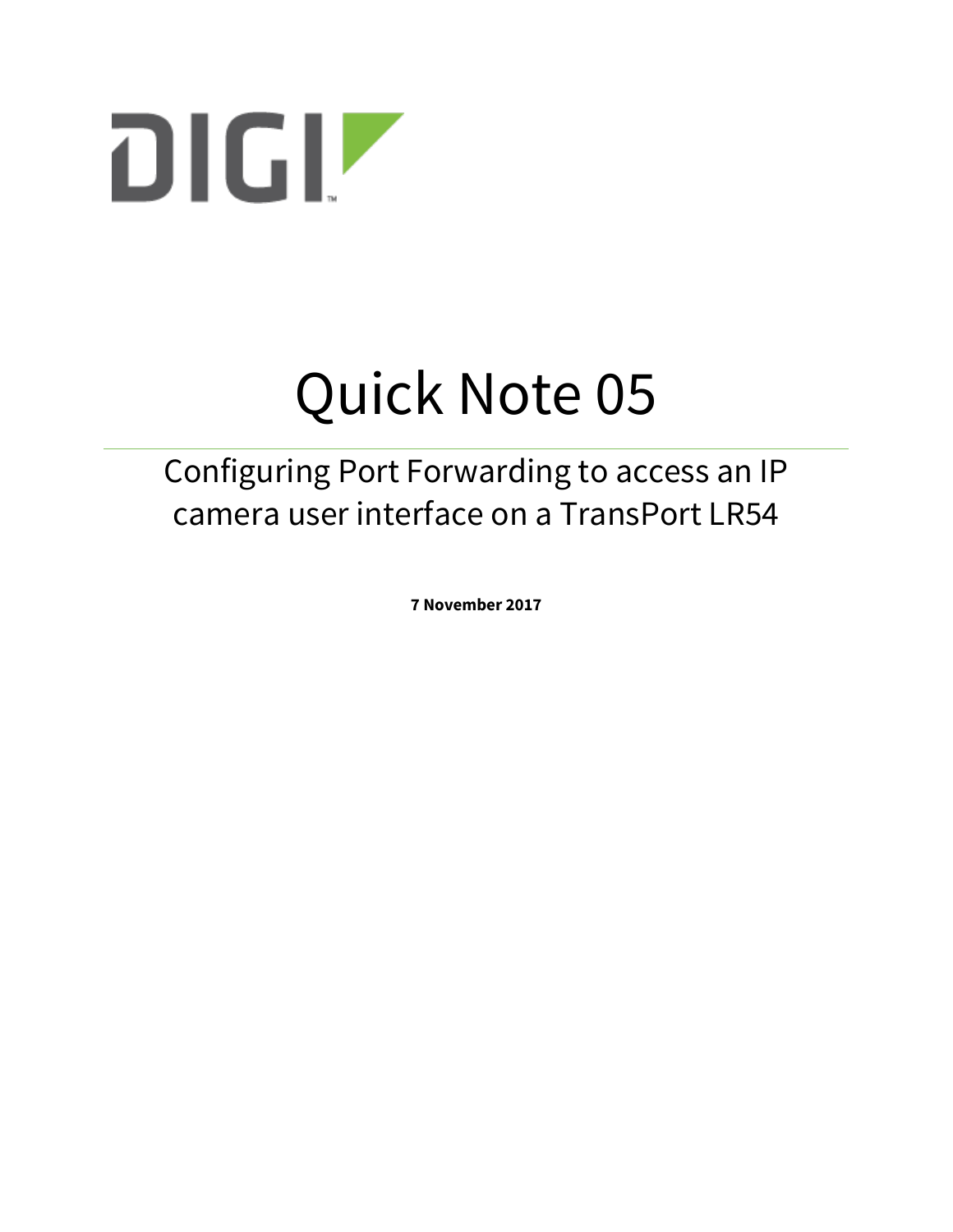## **Contents**

|   | 1.1 |                                                                            |  |
|---|-----|----------------------------------------------------------------------------|--|
|   | 1.2 |                                                                            |  |
|   | 1.3 |                                                                            |  |
|   | 1.4 |                                                                            |  |
| 2 |     |                                                                            |  |
|   | 2.1 | Port forwarding configuration using non-standard ports via web interface 4 |  |
|   | 2.2 |                                                                            |  |
|   | 2.3 |                                                                            |  |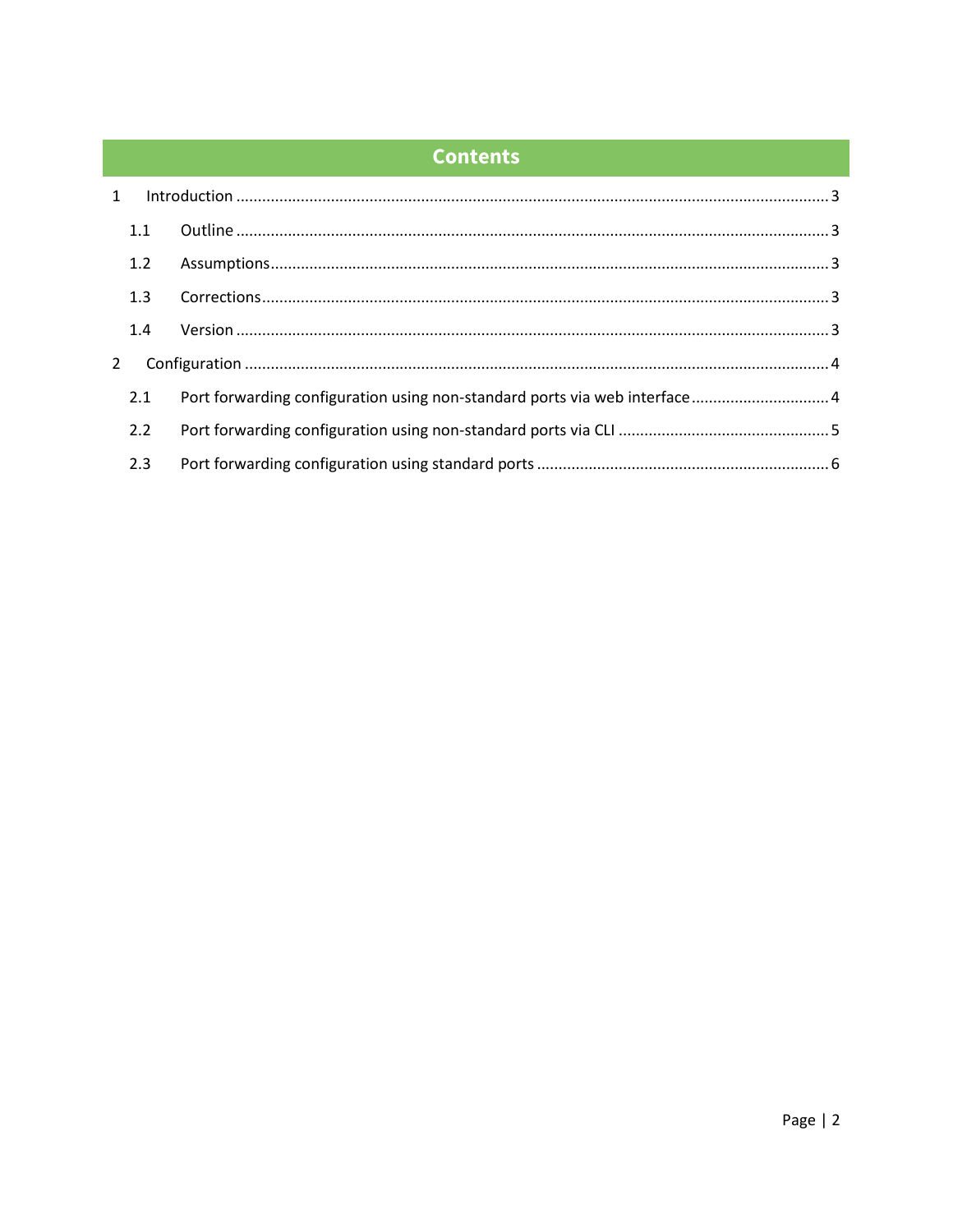## <span id="page-2-0"></span>**1 INTRODUCTION**

## <span id="page-2-1"></span>*1.1 Outline*

This guide details the steps involved in configuring a TransPort LR54 for Port Forwarding to an IP Camera (or any other similar equipment) using the web interface and the Command Line (CLI)**.**

Many customer application scenarios require access to an equipment connected behind a Digi device which provides WAN connectivity, such as IP Cameras for CCTV applications.

Most of the time, these devices use a web server that provides its content on http port 80 and this port is often not configureable.

This document will describe how to setup the TransPort LR54 to allow remote management calls to [http://IPADDR](http://ipaddr/) in order to forward such traffic to the IP Camera (or similar equipment) behind the TransPort LR54.



## <span id="page-2-2"></span>*1.2 Assumptions*

This guide has been written for use by technically competent personnel with a good understanding of the communications technologies used in the product and of the requirements for their specific application.

This document assumes that the device is using factory default settings, WAN connectivity is properly configured and working with external access possible. The IP Camera has a fixed IP address and has the TransPort LR54 as its default gateway.

This quick note applies only to:

**Model: Digi** Transport LR 54

## <span id="page-2-3"></span>*1.3 Corrections*

Requests for corrections or amendments to this documentation are welcome and should be addressed to: [tech.support@digi.com](mailto:tech.support@digi.com)

Requests for new quick notes can be sent to the same address.

## <span id="page-2-4"></span>*1.4 Version*

| <b>Nersion Number</b> ∖ | l Status'              |
|-------------------------|------------------------|
| 1.0                     | Completed $07.11.2017$ |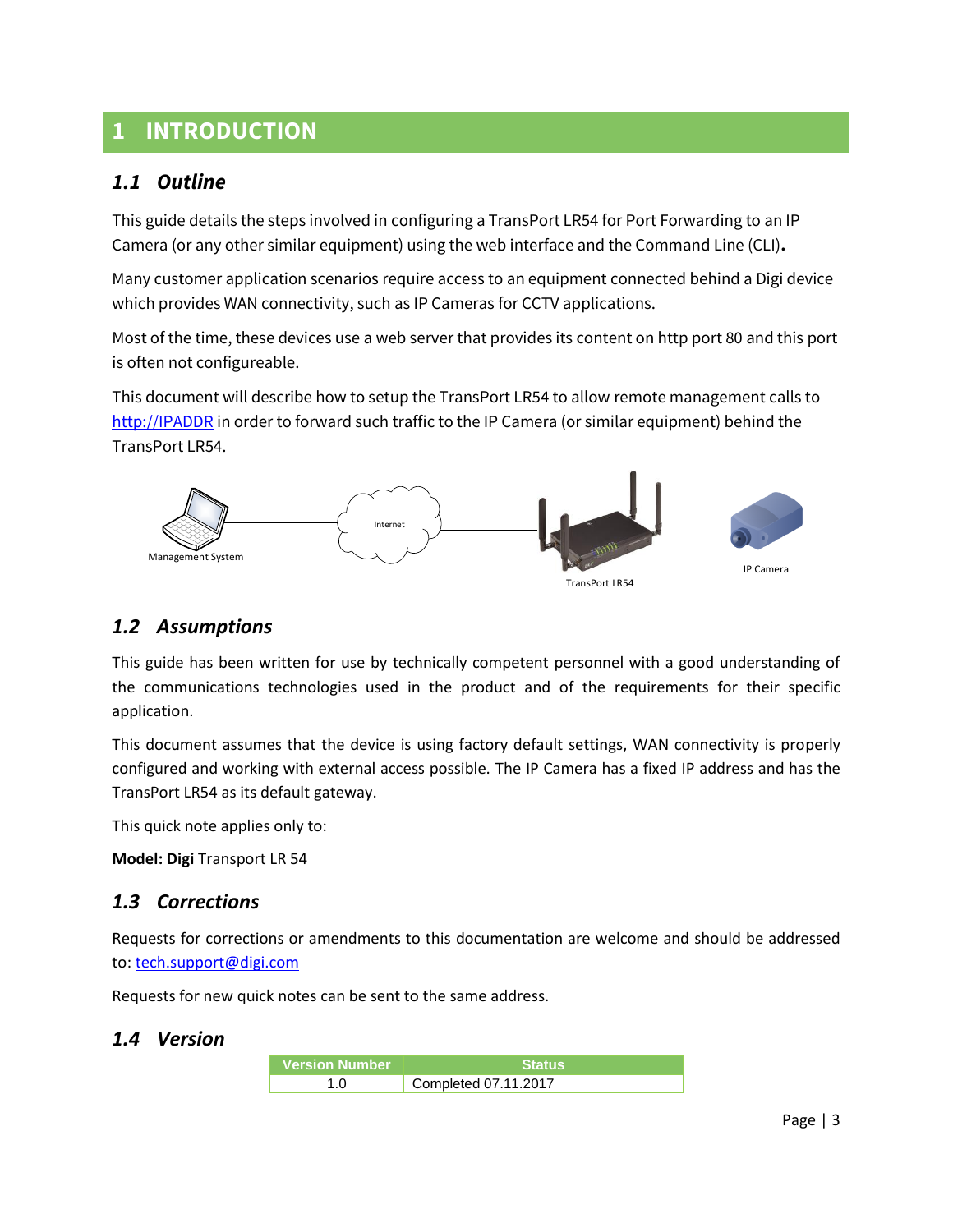## <span id="page-3-0"></span>**2 CONFIGURATION**

Open a web browser to the IP Address of the TransPort LR54 (by default 192.168.1.1)

Log in using the username and password. By default the username is admin and the password is found on the label underneath the device.

## <span id="page-3-1"></span>*2.1 Port forwarding configuration using non-standard ports via web interface*

This example will be used if your device **can** be configured to use non-standard ports such as 8080.

### Navigate to **Network > Services > Port Forwarding**

| DIGIZ<br>DIGI TRANSPORT®   LR54W                                           |                                                                           | <b>B</b> Dashboard |                                                                  | $\frac{\pi}{4}$ Network $\times$ $\qquad \bigoplus$ Security $\vee$<br>$System$ v | $\Theta$ admin $\vee$ |
|----------------------------------------------------------------------------|---------------------------------------------------------------------------|--------------------|------------------------------------------------------------------|-----------------------------------------------------------------------------------|-----------------------|
| Manage port forwarding rules. These rules enable<br>Description<br>Enabled | <b>Networks</b><br><b>WANS</b><br>← LANS<br>$C$ IPsec<br><b>Q</b> OpenVPN | $\rightarrow$      | Interfaces<br>Ethernet<br><b>全</b> Wi-Fi<br>$\triangle$ Cellular | <b>Services</b><br>GRE<br>Port Forwarding<br><b>DMNR</b><br>QoS<br>VRRP           |                       |

#### Click on **Add Rule** (**+**)

Enter a description for this rule, a From Port, the IP address of the equipment (on the LAN) and a To Port if different. In this example, 8080 is used.

### Click **Apply**

|                                                                                                                                                                               |                    |                                  |                            |               | <b>CANCEL</b> | <b>APPLY</b> |
|-------------------------------------------------------------------------------------------------------------------------------------------------------------------------------|--------------------|----------------------------------|----------------------------|---------------|---------------|--------------|
| Manage port forwarding rules. These rules enable external requests for a port on a WAN to be transparently mapped and forwarded to an IP address and port on an internal LAN. |                    |                                  |                            |               |               |              |
| Changes applied.                                                                                                                                                              |                    |                                  |                            |               |               |              |
|                                                                                                                                                                               |                    |                                  |                            |               |               |              |
| Enabled                                                                                                                                                                       | <b>Description</b> | From Port(s)                     | Protocol                   | To IP Address | To Port       |              |
|                                                                                                                                                                               | <b>NATP Camera</b> | 8080<br>$\overline{\phantom{a}}$ | <b>TCP</b><br>$\mathbf{v}$ | 192.168.1.10  | 8080          |              |

| 'Parameter    | <b>Setting</b> | Description                                          |
|---------------|----------------|------------------------------------------------------|
| Description   | NATP Camera    | Enter a description for this Port forwarding<br>rule |
| From Port(s)  | 8080           | Incoming TCP port on the WAN side                    |
| Protocol      | TCP            | Protocol used for this rule                          |
| To IP Address | 192.168.1.10   | IP Address of the equipment                          |
| To Port       | 8080           | TCP Port used by the equipment                       |

The equipment's web interface can now be reached by Opening a web browser to the WAN IP address (Ethernet or Cellular) of the TransPort LR54 with 8080 as the port number at the end of the URL: **[http://x.x.x.x:8080](http://x.x.x.x:8080/)**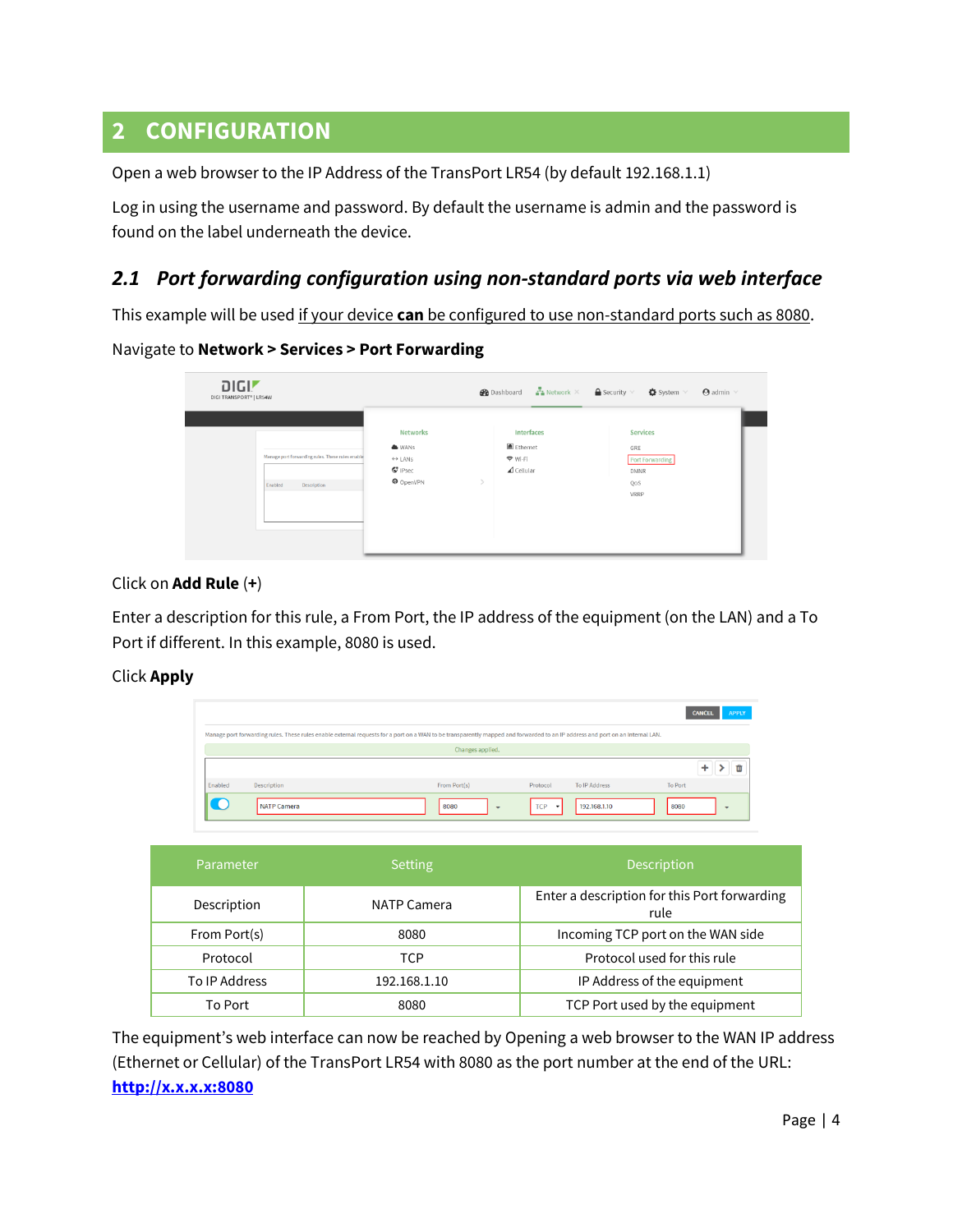## <span id="page-4-0"></span>*2.2 Port forwarding configuration using non-standard ports via CLI*

This example will be used if your device can be configured to use non-standard ports such as 8080.

Access to the CLI (Command Line Interface) – this can be achieved:

- Through the serial port @115200 bps
- Via SSH connection using a terminal application such as PuTTy (used in this example)

Open PuTTy.

Issue the following command to configure the port forwarding rule, similar to [section 2.1](#page-3-1) with 8080 as the TCP Ports and 192.168.1.10 as the IP address

```
digi.router> port-forward 1 description NATP Camera
digi.router> port-forward 1 port 8080
digi.router> port-forward 1 protocol TCP
digi.router> port-forward 1 to-ip-address 192.168.1.10
digi.router> port-forward 1 to-port 8080
digi.router> port-forward 1 state on
```
To verify the settings, issue:

```
digi.router> port-forward 1 ?
```

```
Configure port forwarding rules
Syntax:
port-forward 1 <parameter> <value>
```
**Available Parameters:**

| Parameter     | Current Value | Description                             |
|---------------|---------------|-----------------------------------------|
| description   | NATP Camera   | Description of the rule                 |
| port          | 8080          | Forward packets received on port(s)     |
| protocol      | tcp           | Protocol of the packets to forward      |
| state         | on.           | Enable or disable the port forward rule |
| to-ip-address | 192.168.1.10  | IPv4 address to forward packets to      |
| to-port       | 8080          | Port to forward packets to              |

| Parameter     | <b>Setting</b>     | <b>Description</b>                                   |
|---------------|--------------------|------------------------------------------------------|
| Description   | <b>NATP Camera</b> | Enter a description for this Port forwarding<br>rule |
| From Port(s)  | 8080               | Incoming TCP port on the WAN side                    |
| Protocol      | TCP                | Protocol used for this rule                          |
| To IP Address | 192.168.1.10       | IP Address of the equipment                          |
| To Port       | 8080               | TCP Port used by the equipment                       |

The equipment's web interface can now be reached by Opening a web browser to the WAN IP address (Ethernet or Cellular) of the TransPort LR54 with 8080 as the port number at the end of the URL: **[http://x.x.x.x:8080](http://x.x.x.x:8080/)**